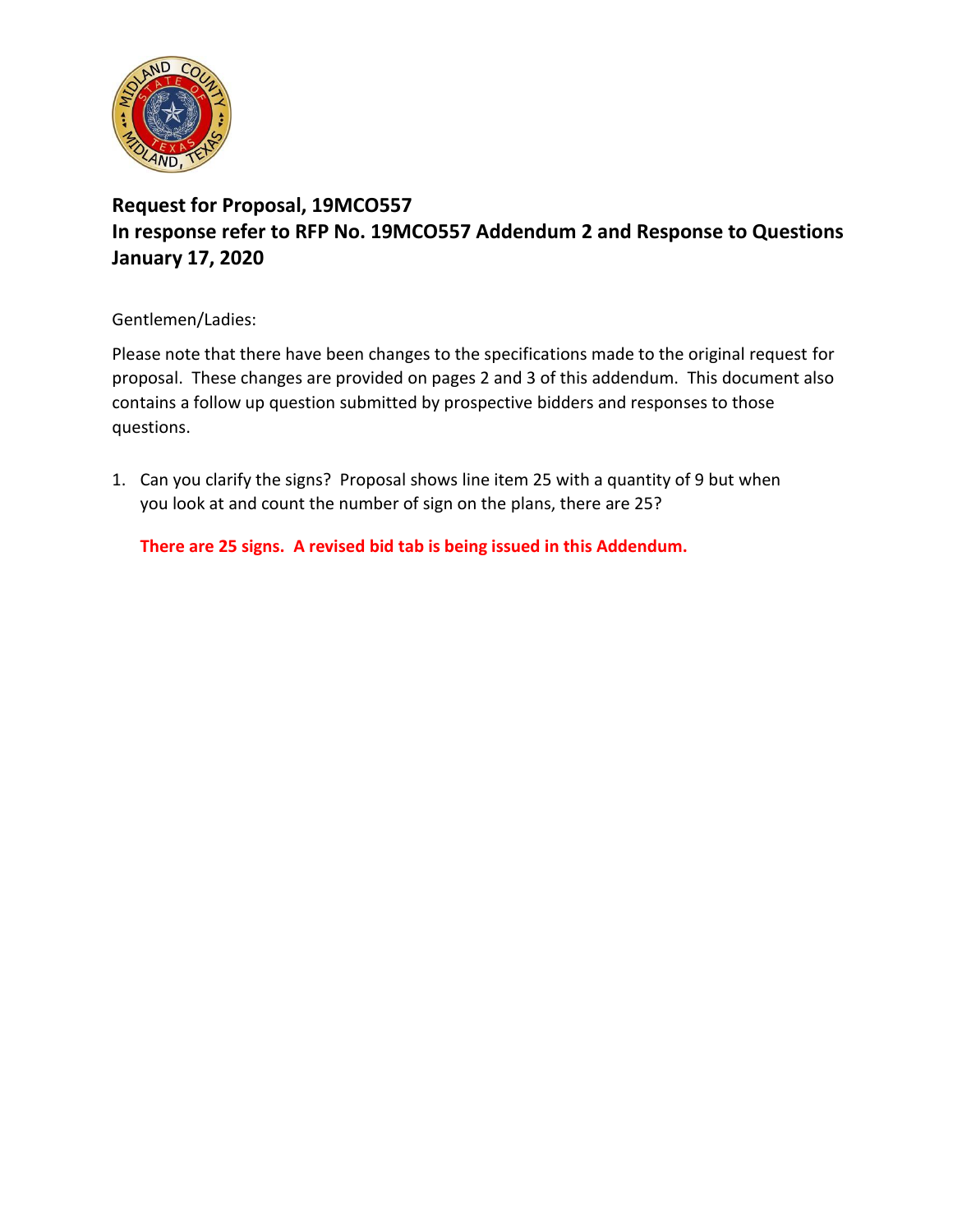| Reconstruction of South Fairgrounds Road |                                                         |                |      |            |       |  |  |  |
|------------------------------------------|---------------------------------------------------------|----------------|------|------------|-------|--|--|--|
|                                          | Roadway Improvements to Serve Midland County            |                |      |            |       |  |  |  |
| <b>Base Bid</b>                          |                                                         | Quantity       | Unit | Unit Price | Total |  |  |  |
| Item                                     | Description                                             |                |      |            |       |  |  |  |
| 1                                        | Preparation of R.O.W. (60' ROW)                         | 86             | Sta. |            |       |  |  |  |
| $\overline{2}$                           | <b>Relocate Mailboxes</b>                               | 1              | L.S. |            |       |  |  |  |
| 3                                        | Remove Concrete Curb or Curb and Gutter                 | 183            | L.F. |            |       |  |  |  |
| 4                                        | Remove Concrete Pavement (full depth)                   | 1,079          | S.Y. |            |       |  |  |  |
| 5                                        | Sawcut Existing Asphalt (full depth)                    | 483            | L.F. |            |       |  |  |  |
| 6                                        | Asphalt Excavation - 1.5 inch depth (average)           | 1,464          | C.Y. |            |       |  |  |  |
| $\overline{7}$                           | Asphalt Haul Off                                        | 1,464          | C.Y. |            |       |  |  |  |
| 8                                        | Earthwork                                               | 22,677         | C.Y. |            |       |  |  |  |
| 9                                        | Haul Off                                                | 22,677         | C.Y. |            |       |  |  |  |
| 10                                       | Subgrade Preparation                                    | 39,226         | S.Y. |            |       |  |  |  |
| 11                                       | <b>Prime Coat</b>                                       | 9,485          | Gal. |            |       |  |  |  |
| 12                                       | Flexible Base (Roadway and Driveways)                   | 10,674         | C.Y. |            |       |  |  |  |
| 13                                       | HMA Pavement - 3" thickness - Type D                    | 5,454          | Ton  |            |       |  |  |  |
| 14                                       | Concrete Pavement at Intersections                      | 1,810          | S.Y. |            |       |  |  |  |
| 15                                       | 6" Concrete Driveways                                   | 928            | S.Y. |            |       |  |  |  |
| 16                                       | 6" Concrete Curb and Gutter                             | 180            | L.F. |            |       |  |  |  |
| 17                                       | Concrete Pads for Exist. Water Valves                   | 6              | Ea.  |            |       |  |  |  |
| 18                                       | Concrete Pads for Exist. Sanitary Sewer Manhole         | $\mathbf{1}$   | Ea.  |            |       |  |  |  |
| 19                                       | 60'x5' Pipeline Cap                                     | 11             | Ea.  |            |       |  |  |  |
| 20                                       | Reflective Marking (Type 1) 4" Double Yellow<br>Striped | 85             | Sta. |            |       |  |  |  |
| 21                                       | Reflective Marking (Type 1) 4" Broken Yellow<br>Striped | $\overline{2}$ | Sta. |            |       |  |  |  |